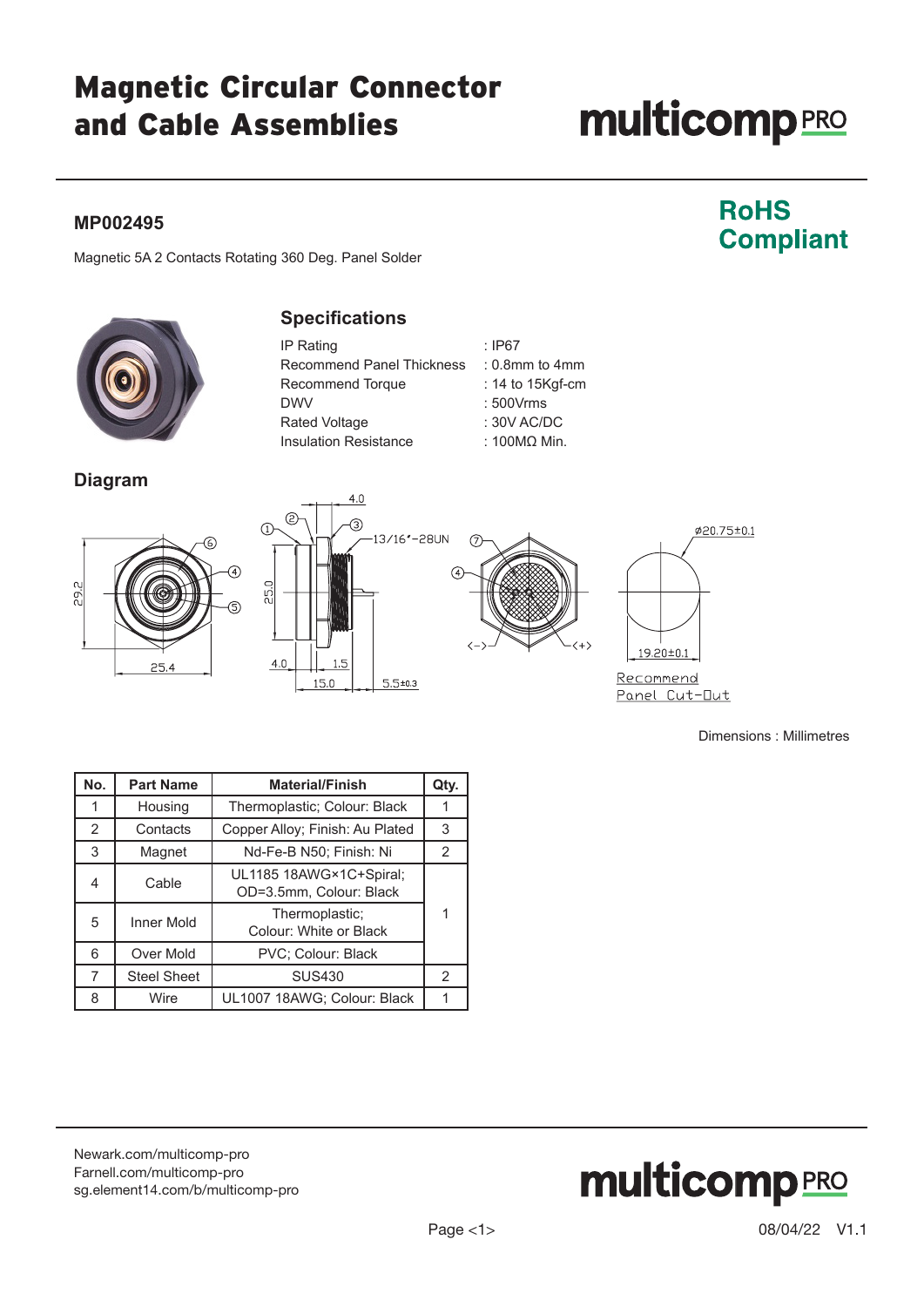## Magnetic Circular Connector and Cable Assemblies

# **multicomp**PRO

#### **MP002496**

5A 2 Contacts Cable End with Cable



#### **Specifications**

| <b>DWV</b>                   |  |
|------------------------------|--|
| <b>Rated Voltage</b>         |  |
| <b>Insulation Resistance</b> |  |

 $: 500V$ rms : 30V AC/DC : 100MΩ Min.

#### **Diagram**



Dimensions : Millimetres

| No. | <b>Part Name</b>   | <b>Material/Finish</b>                             | Qty. |
|-----|--------------------|----------------------------------------------------|------|
|     | Housing            | Thermoplastic; Colour: Black                       |      |
| 2   | Contacts           | Copper Alloy; Finish: Au Plated                    | 3    |
| 3   | Magnet             | Nd-Fe-B N50; Finish: Ni                            | 2    |
| 4   | Cable              | UL1185 18AWG×1C+Spiral;<br>OD=3.5mm, Colour: Black |      |
| 5   | Inner Mold         | 1<br>Thermoplastic;<br>Colour: White or Black      |      |
| 6   | Over Mold          | PVC; Colour: Black                                 |      |
| 7   | <b>Steel Sheet</b> | <b>SUS430</b>                                      | 2    |
| 8   | Wire               | UL1007 18AWG; Colour: Black                        |      |

[Newark.com/multicomp-](https://www.newark.com/multicomp-pro)pro [Farnell.com/multicomp](https://www.farnell.com/multicomp-pro)-pro sg.element14.com/b/multicomp-pro